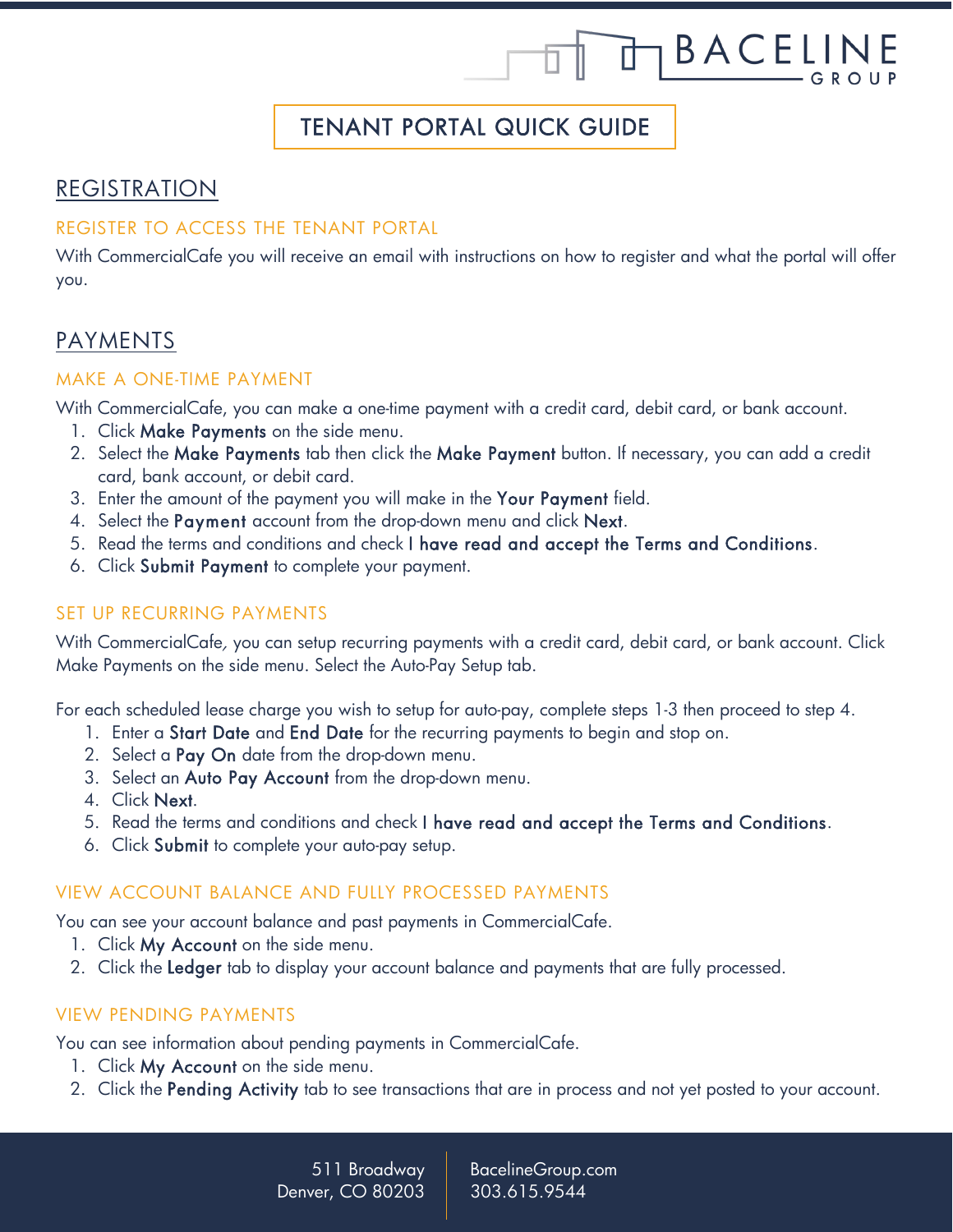# 1 B A C E L I IÌ

#### ADD OR UPDATE A BANK ACCOUNT

You can add bank account information to CommercialCafe for making one-time and recurring payments.

- 1. Click Make Payments on the side menu then select the Payment Accounts tab.
- 2. Click the Add Bank Account button.
- 3. Select whether you are entering a Business Account or Personal Account
- 4. Complete the Account Name, this must match the name of the owner on the account
- 5. Complete the Routing Number, and Account Number fields.
- 6. Select the account type from the drop-down menu.
- 7. If you would like this to be the default payments account, check the Set Default checkbox.
- 8. Click Save.
- 9. After the account is saved, Yardi Systems will make a nominal deposit into your account in a random amount.
- 10. Please allow 48 hours for that amount to be deposited, then verify that amount under the Payment Accounts tab.

NOTE: If you enter the amount incorrectly twice, you will not be able to verify that account again. Contact your property manager for assistance.

- 11. After the amount is verified, you may begin using your account for payments.
- 12. To edit a bank account, click the Edit button for the account.

# ADD OR UPDATE A CREDIT CARD

You can add credit cards to CommercialCafe for making one-time and recurring payments.

- 1. Click Make Payments on the side menu then select the Payment Accounts tab.
- 2. Click the Add Credit Card button.
- 3. Complete the card and billing information fields.
- 4. Check the I have read & agree to the terms and conditions checkbox.
- 5. Click Save.
- 6. To edit a credit card, click the Edit button for the card.

# ADD OR UPDATE A DEBIT CARD

You can add debit cards to CommercialCafe for making one-time and recurring payments.

- 1. Click Make Payments on the side menu then select the Payment Accounts tab.
- 2. Click the Add Debit Card button.
- 3. Complete the card and billing information fields.
- 4. Check the I have read & agree to the terms and conditions checkbox.
- 5. Click Save.

To edit a debit card, click the Edit button for the card.

#### REVIEW YOUR CHARGE SCHEDULE

The *charge schedule* lists your current monthly charges as well as the scheduled rent increases for your lease. Click Lease Profile on the side menu then select the Charge Schedule tab to see the charge schedule.

WE INVEST IN COMMUNITIES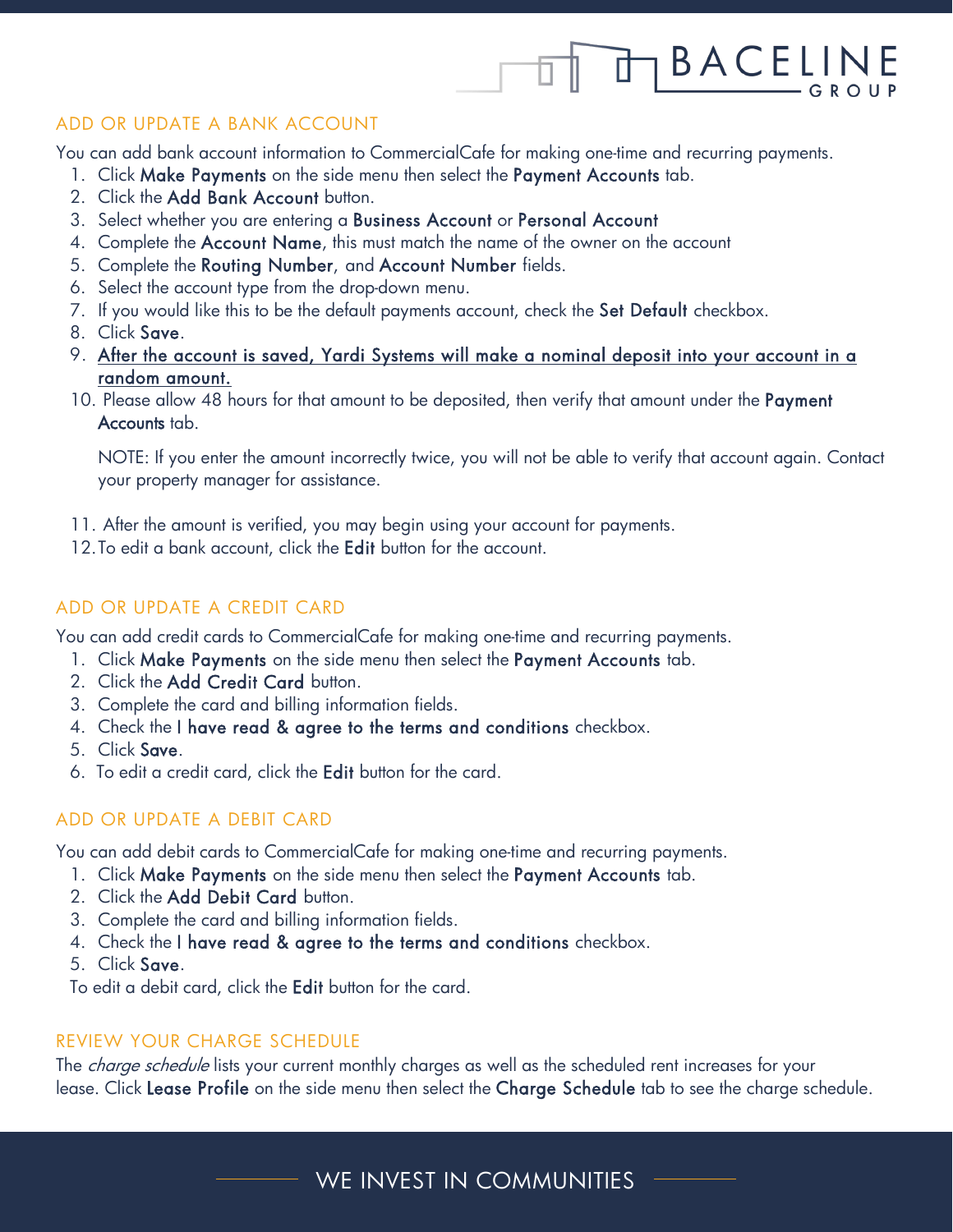# 亡 TENANT PORTAL FREQUENTLY ASKED QUESTIONS (FAQs)

BACELI

#### Ī Baceline just acquired the shopping center that my business is located in. How do I pay my rent to Baceline?

Rent payments can be made via our online payment portal. Please look out for an email from our property management team for more information. Please refrain from making rent payments until instructed otherwise.

### How do I create an account with Baceline's payment portal?

Please send an email to [Billing@Bacelinegroup.com](mailto:Billing@Bacelinegroup.com) to request account access. Please be sure to reference the name of your business and the property where you are located. Our team will follow up and send you an invitation to register.

#### Is Baceline's payment portal safe to use?

− Yes. Baceline's payment portal is encrypted, safe, and secure.

# What payment methods do you accept?

− You can make payments directly from your bank account for free. Baceline also allows payments via credit cards and debit cards for a small service fee. Fee schedule can be found on the payment accounts screen.

# Can I set-up Auto-pay through the payment portal?

− Yes. Please visit our auto-pay set up guide

# Can I access my payment history through the payment portal?

- − You can see your account balance and past payments by doing the following:
	- 1. Click My Account on the side menu.
	- 2. Click the Ledger tab to display your account balance and payments that are fully processed.

# What if I forgot my password?

Please email [billing@bacelinegroup.com](mailto:billing@bacelinegroup.com) to request a password reset. Please be sure to reference the name of your business and the property where you are located.